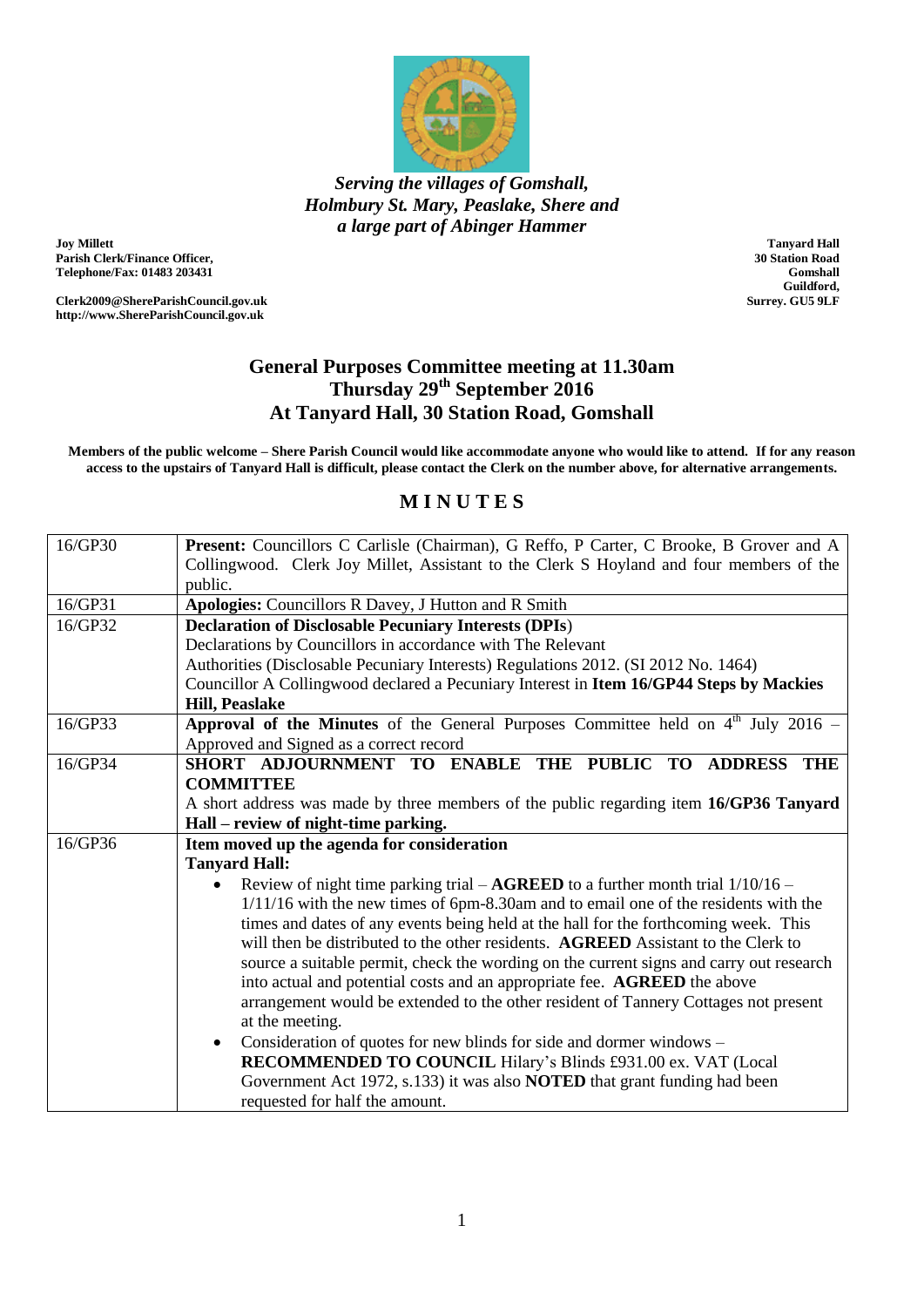| 16/GP35 | <b>Finance:</b>                                                                                                                                                                                                                                                                                                                                                                                                                                                                                                                                                                                                                                                                                                                                                                                           |
|---------|-----------------------------------------------------------------------------------------------------------------------------------------------------------------------------------------------------------------------------------------------------------------------------------------------------------------------------------------------------------------------------------------------------------------------------------------------------------------------------------------------------------------------------------------------------------------------------------------------------------------------------------------------------------------------------------------------------------------------------------------------------------------------------------------------------------|
|         | To receive a report from the Clerk/Responsible Financial Officer $-$ An address was<br>made by the Clerk. Councillors requested details to be sent regarding the Play<br>Areas Projects Contingency. It was NOTED that the notice board for outside the<br>surgery would be purchased and erected shortly to coincide with the kerbs on<br>Gomshall Lane and the tidying of the verge.<br>Budget proposals, likely items of expenditure in financial year 2017/2018 for<br>recommendation to the Finance Committee Budget Planning Meeting on 26 <sup>th</sup><br>October 2016. Items to be RECOMMENDED to the Finance Committee Budget<br>Planning Meeting are: Holmbury St Mary improvements of the Manorial Waste<br>capital expenditure, Peaslake Farm capital expenditure and Old Fire Station store |
|         | room re-build.                                                                                                                                                                                                                                                                                                                                                                                                                                                                                                                                                                                                                                                                                                                                                                                            |
|         | <b>Land Property Maintenance:</b> (Portfolio holder & Alternate $-C$ Carlisle & B<br>Andrews)                                                                                                                                                                                                                                                                                                                                                                                                                                                                                                                                                                                                                                                                                                             |
| 16/GP37 | <b>Riverbank in Shere:</b><br>Consideration of quotes to re-turf $-$ AGREED to re-turf. Assistant to the Clerk to<br>source 2 additional quotes with the work to be carried out in March.                                                                                                                                                                                                                                                                                                                                                                                                                                                                                                                                                                                                                 |
|         | <b>Items Delegated at the Last Meeting:</b>                                                                                                                                                                                                                                                                                                                                                                                                                                                                                                                                                                                                                                                                                                                                                               |
| 16/GP38 | Swimming Pool Field Picnic Benches - AGREED Repair and re-stain                                                                                                                                                                                                                                                                                                                                                                                                                                                                                                                                                                                                                                                                                                                                           |
| 16/GP39 | Pond Lane Car park, Peaslake - consideration of new Pond Lane car park sign, size and<br>$design - Size$ and location to be confirmed $-A$ new proposal was suggested to have a new car<br>park sign directing members of the public to the Walking Bottom Carpark. AGREED<br>Assistant to the Clerk to confirm the new owner of the carpark and to approach them with this<br>proposal.                                                                                                                                                                                                                                                                                                                                                                                                                  |
| 16/GP40 | <b>Shere Recreation Ground Carpark:</b><br>Sign for Friends Nursery Bins - 'Bins for Friends' Nursery to be stored against the                                                                                                                                                                                                                                                                                                                                                                                                                                                                                                                                                                                                                                                                            |
|         | wall around the corner' (arrow with 90 degree bend) $-$ AGREED subject to re-<br>enforcement of the surface<br>Consideration of building up the corner and re-turf $-AGREED$ to gravel over the area<br>$\bullet$<br>Reinforcement of the surface under the bins - AGREED further investigation into<br>$\bullet$<br>appropriate material.                                                                                                                                                                                                                                                                                                                                                                                                                                                                |
| 16/GP41 | Goose Green Path – consideration of the type and extent of repairs to the path – $AGREED$ to<br>cut back the vegetation from the path and review the condition of the path.                                                                                                                                                                                                                                                                                                                                                                                                                                                                                                                                                                                                                               |
|         | <b>Playground Matters:</b> : (Portfolio holder & Alternate $-$ C Brooke & A<br>Collingwood)                                                                                                                                                                                                                                                                                                                                                                                                                                                                                                                                                                                                                                                                                                               |
| 16/GP42 | Renovation of playground equipment – consideration of quotes RECOMMENDED TO<br><b>COUNCIL</b> Safeplay £7064.63 ex. VAT (Local Government (Miscellaneous Provisions) ACT<br>1976, s.19), subject to the receipt of acceptable references                                                                                                                                                                                                                                                                                                                                                                                                                                                                                                                                                                  |
|         | <b>Localism Funding for Local Highway Work &amp; Highways Issues:</b> (Portfolio                                                                                                                                                                                                                                                                                                                                                                                                                                                                                                                                                                                                                                                                                                                          |
|         | holder & Alternate - P Carter & G Reffo)                                                                                                                                                                                                                                                                                                                                                                                                                                                                                                                                                                                                                                                                                                                                                                  |
| 16/GP43 | <b>Highways Issues:</b><br>Bank subsidence on Pursers Lane – AGREED Assistant to the Clerk to raise with<br><b>Surrey County Council</b><br>Hedge where the cow shed was on the piece of Land between the A25 and Gomshall                                                                                                                                                                                                                                                                                                                                                                                                                                                                                                                                                                                |
|         | Lane, Shere – consideration of the offer by the Ranger to plant an evergreen this<br>$autumn - AGREED$ to ask the ranger to plant a mixed native hedge<br>Plaws Hill barriers – consideration to paint 'No Cycling' on the barriers as the plastic<br>signs are being removed $-{\bf AGREED}$                                                                                                                                                                                                                                                                                                                                                                                                                                                                                                             |
|         | Wooden Barrier to stream on Queens Street, Gomshall – consideration of condition<br>and repairs <b>NOTED</b> that Surrey County Council were looking into the repair                                                                                                                                                                                                                                                                                                                                                                                                                                                                                                                                                                                                                                      |
|         | Recent flooding in the Parish – <b>NOTED</b> that there is a meeting in October to discuss<br>٠<br>possible actions on London Lane, Shere to prevent the flooding and that the flooding<br>may be reduced if London Lane was no longer a BOAT (Byway Open to All Traffic)                                                                                                                                                                                                                                                                                                                                                                                                                                                                                                                                 |